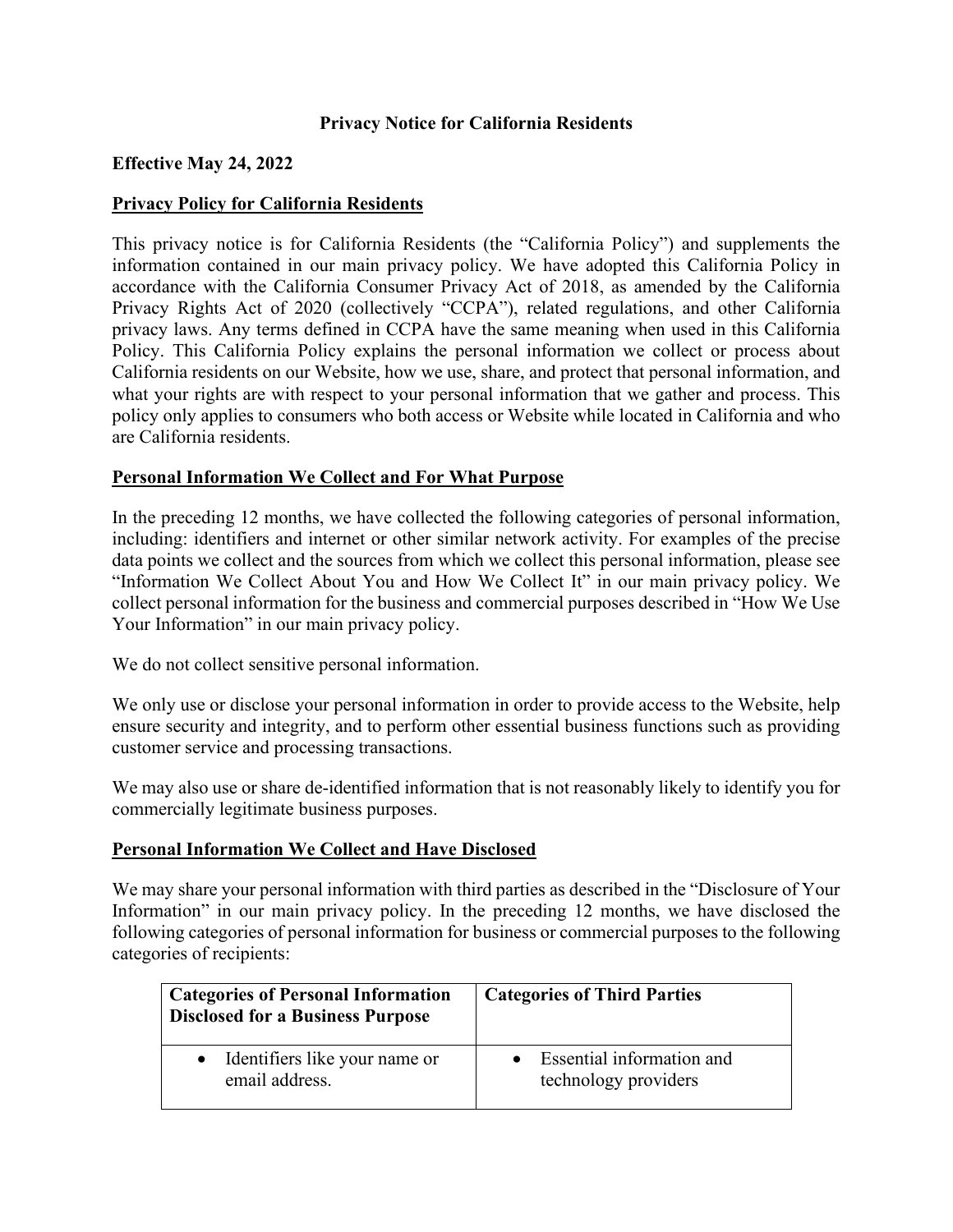| $\bullet$ | Internet or other similar |  |
|-----------|---------------------------|--|
|           | network activity.         |  |

## **Personal Information We Collect and Have Sold**

We have not sold personal information or shared it for marketing purposes in the last twelve months.

# **Your Rights Under CCPA As A California Resident**

Under CCPA, California residents have specific rights regarding their personal information as described below. These rights are subject to certain exceptions. We explain how you may exercise these rights below.

*1. The Right to Disclosure of Information.* You have the right to request that we disclose certain information regarding our practices with respect to personal information. If you submit a valid and verifiable request and we confirm your identity and/or authority to make the request, we will disclose to you any of the following at your direction: (i) the categories of personal information we have collected about you in the last 12 months, (ii) the categories of sources for the personal information we have collected about you in the last 12 months, (iii) our business or commercial purpose for collecting that personal information, (iv) the categories of third parties with whom we share that personal information, and (v) the specific pieces of personal information we collected about you. In addition, if we sold your personal information or disclosed it to a third party for a business purpose, we will provide a list of the personal information types that each category of recipient purchased.

*2. Right to Deletion.* You have the right to request that we delete any of your personal information that we collected from you and retained, subject to certain exceptions. If you submit a valid and verifiable request and we can confirm your identity and/or authority to make the request, we will determine if retaining the information is necessary for us or our service providers to:

- ° Complete a transaction for which we collected the personal information, provide a good or service that you requested, or take actions reasonably anticipated within the context of our ongoing business relationship with you;
- ° Detect security incidents, protect against malicious, deceptive, fraudulent, or illegal activity, or prosecute those responsible for such activities;
- ° Debug products to identify and repair errors that impair existing intended functionality;
- ° Exercise free speech, ensure the right of another consumer to exercise their free speech rights, or exercise another right provided for by law;
- ° Comply with the California Electronic Communications Privacy Act (Cal. Penal Code § 1546 et seq.);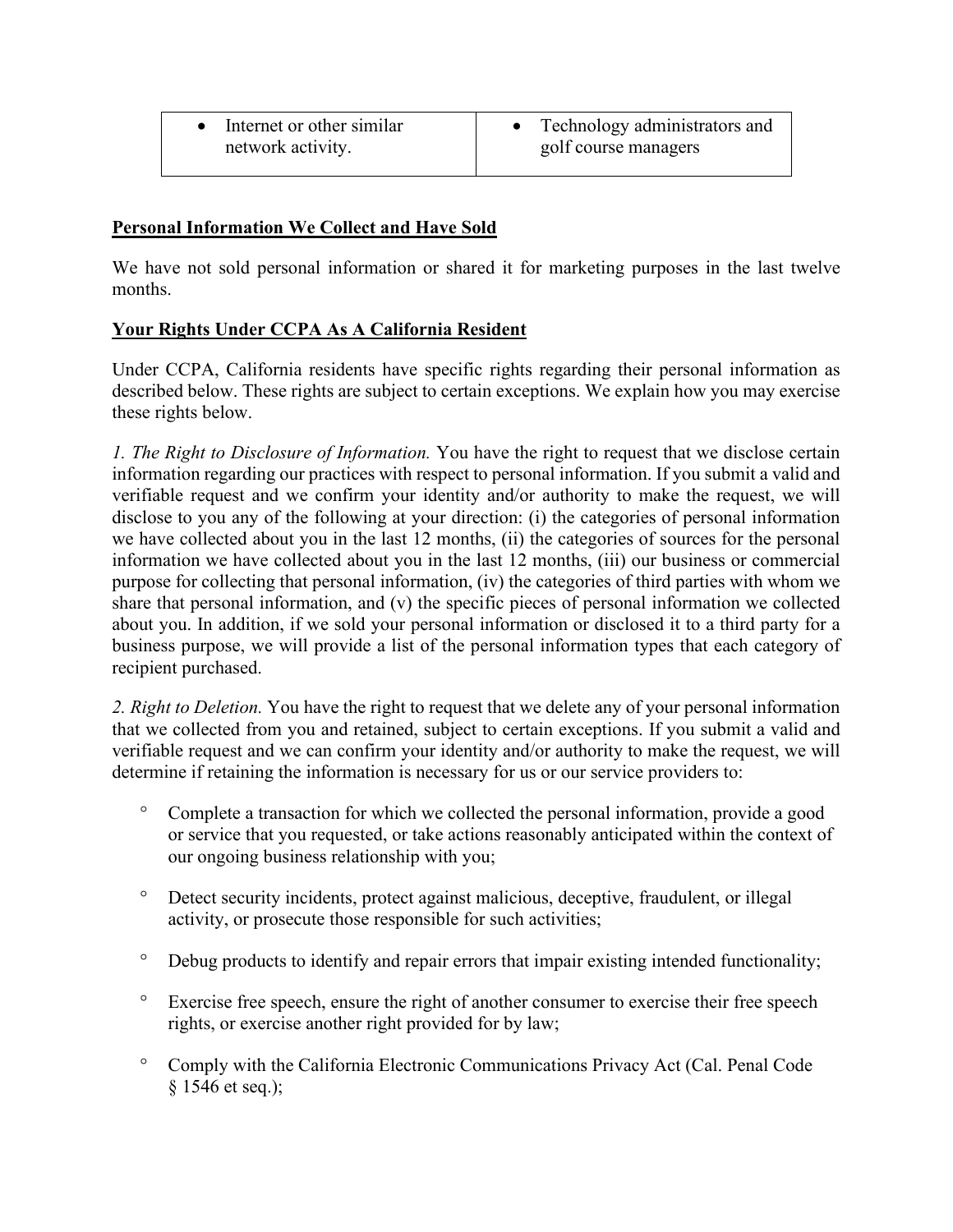- ° Engage in public or peer-reviewed scientific, historical, or statistical research in the public interest that adheres to all other applicable ethics and privacy laws, when the information's deletion may likely render impossible or seriously impair the research's achievement, if you previously provided informed consent;
- ° Enable solely internal uses that are reasonably aligned with consumer expectations based on your relationship with us;
- ° Comply with a legal obligation; and/or
- ° Make other internal and lawful uses of that information that are compatible with the context in which you provided it.

If none of the above retention conditions apply, we will delete your personal information from our records and direct our service providers to do the same.

*3. Right to Correct Inaccurate Personal Information*. As a California resident, you have the right to request a business that maintains inaccurate personal information about you to correct that inaccurate personal information, considering the nature of the personal information and the purposes of the processing of that personal information.

*5. Right to Opt-Out of the Sale of Your Personal Information.* As a California resident, you have the right to direct a business that sells your personal information to third parties not to sell your personal information. CCPA defines a "sale" as selling, renting, releasing, disclosing, disseminating, making available, transferring, or otherwise communicating orally, in writing, or by electronic or other means, a consumer's personal information by the business to another business or a third party for monetary or other valuable consideration. This right is referred to as "the right to opt-out."

*6. Right Against Discrimination.* You may exercise your rights under the CCPA without discrimination. For example, unless the CCPA provides an exception, we will not:

- ° Deny you goods or services;
- ° Charge you different prices or rates for goods or services, including through granting discounts or other benefits, or imposing penalties;
- ° Provide you a different level or quality of goods or services; or
- ° Suggest that you may receive a different price or rate for goods or services or a different level or quality of goods or services.

## **How To Exercise Your Rights Under the CCPA**

To submit general questions or requests regarding this privacy policy or our privacy practices, please contact us at:

Postal Mail: 221 Glen Mills Road, Glen Mills PA, 19342, Attn. Privacy